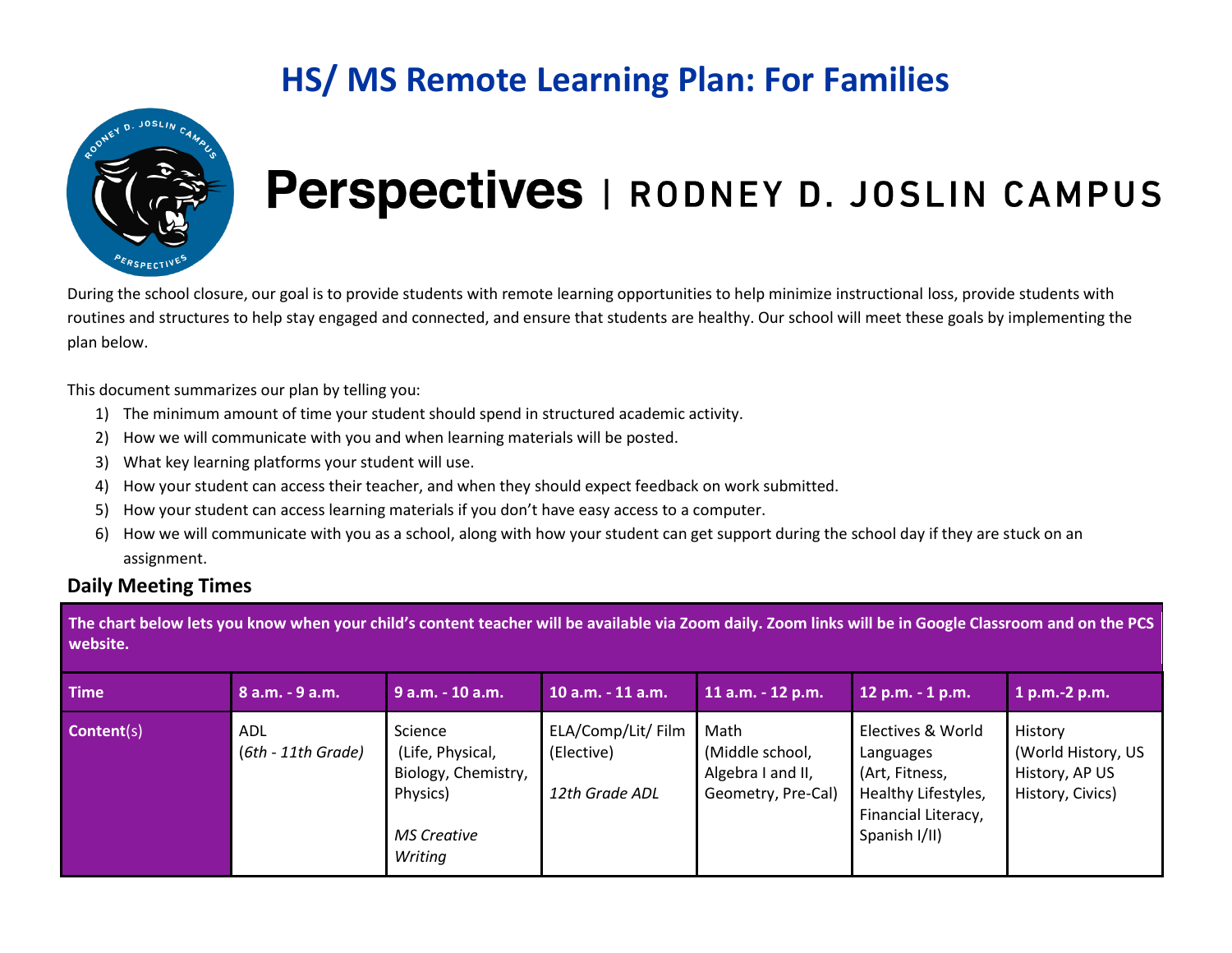

### Perspectives | RODNEY D. JOSLIN CAMPUS

Click on the following link to go directly to the chosen grade level

| <b>6th Grade</b> |            | 7th Grade |            | 8th Grade |            | 9th Grade |
|------------------|------------|-----------|------------|-----------|------------|-----------|
|                  | 10th Grade |           | 11th Grade |           | 12th Grade |           |

\*\*\*Note: Most Google Classroom Codes are the same for every grade level; However most electives **have a code that will take you to a Google Classroom that is in a different grade level.\*\*\***

<span id="page-1-0"></span>

| <b>9th Grade</b> | <b>Weekly</b><br><b>Minutes Goal</b> | <b>Learning Materials</b><br><b>Communication Tool</b>                                                                                          | <b>Learning Platforms</b> | <b>Teacher-Student Communication Plan</b>                                                                              |
|------------------|--------------------------------------|-------------------------------------------------------------------------------------------------------------------------------------------------|---------------------------|------------------------------------------------------------------------------------------------------------------------|
| 9th-ELA          | 210 Minutes                          | Tool: Google Classroom, Zoom, Youtube<br>Posting Frequency: Teacher Weekly Lessons on<br>Mondays at 7:30 a.m.<br>Google Classroom Code: vrlp3gk | Reading: iXL<br>Other:    | Daily Connection: 10 a.m. - 11 a.m., 1 p.m.<br>- 2 p.m.<br>Feedback: Zoom call, Google Classroom,<br>email, phone call |
| 9th-Algebra 1    | 210 Minutes                          | Tool: Google Classroom, Zoom, Youtube<br>Posting Frequency: Teacher Weekly Lessons on<br>Mondays at 7:30 a.m.<br>Google Classroom Code: vrlp3gk |                           | Daily Connection: 11 a.m. - 1 p.m.<br>Feedback: Zoom call, Google Classroom,<br>email, phone call                      |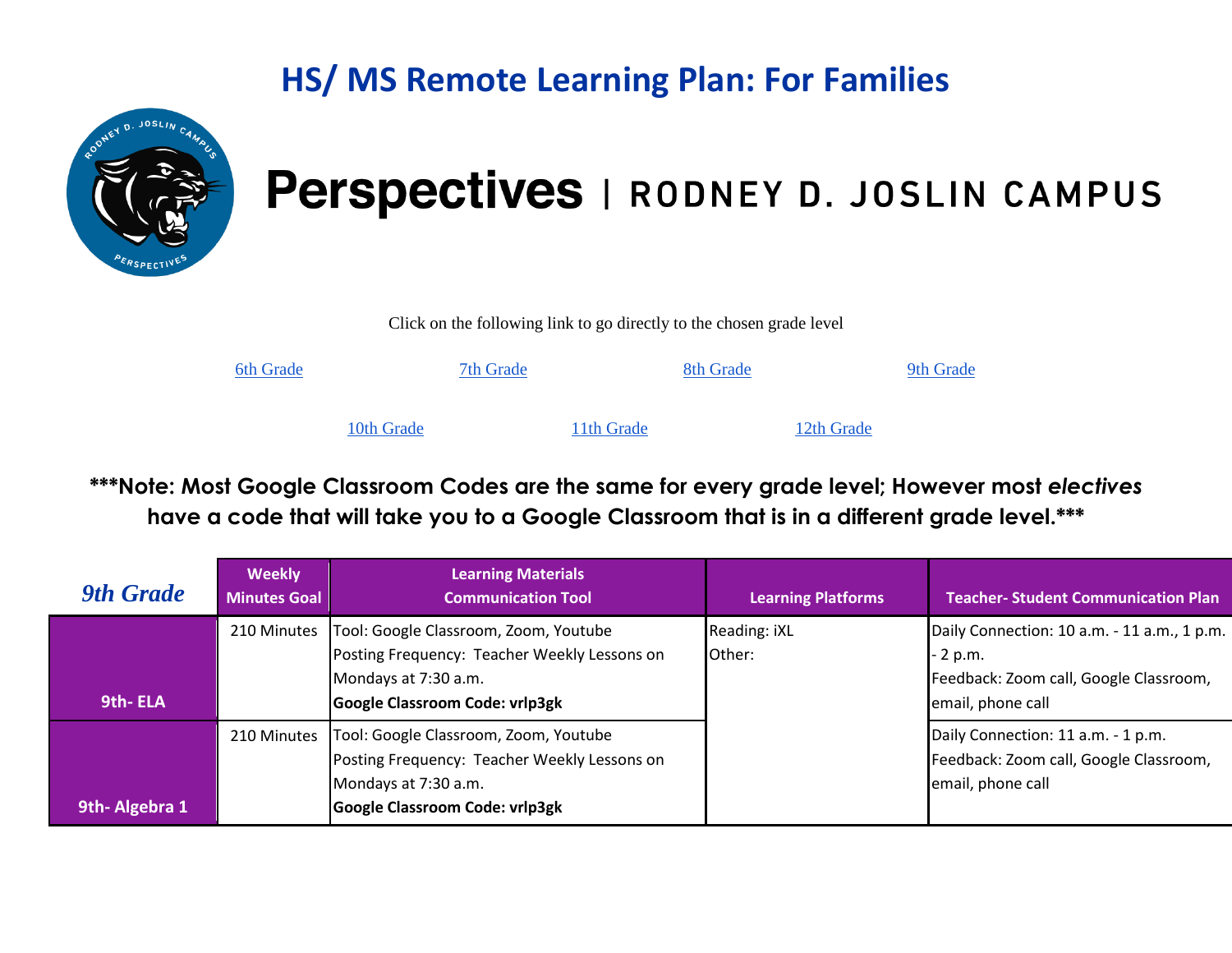

| 9th-Bio                     | 210 Minutes | Tool: Google Classroom, Zoom, Youtube<br>Posting Frequency: Teacher Weekly Lessons on<br>Mondays at 7:30 a.m.<br><b>Google Classroom Code: vrlp3gk</b> | Daily Connection: 9 a.m. - 11 a.m.<br>Feedback: Zoom call, Google Classroom,<br>email, phone call                       |
|-----------------------------|-------------|--------------------------------------------------------------------------------------------------------------------------------------------------------|-------------------------------------------------------------------------------------------------------------------------|
| <b>9th-World History</b>    | 210 Minutes | Tool: Google Classroom, Zoom, Youtube<br>Posting Frequency: Teacher Weekly Lessons on<br>Mondays at 7:30 a.m.<br><b>Google Classroom Code: vrlp3gk</b> | Daily Connection: 12 p.m. - 2 p.m.<br>Feedback: Zoom call, Google Classroom,<br>email, phone call                       |
| 9th - Fitness<br>(Elective) | 140 Minutes | Tool: Google Classroom, Zoom, Youtube<br>Posting Frequency: Teacher Weekly Lessons on<br>Mondays at 7:30 a.m.<br><b>Google Classroom Code: vrlp3gk</b> | Daily Connection: 10 a.m. - 11 a.m., 12<br>p.m. - 1 p.m.<br>Feedback: Zoom call, Google Classroom,<br>email, phone call |
| 9th-ADL                     | 140 Minutes | Tool: Google Classroom, Zoom, Youtube<br>Posting Frequency: Teacher Weekly Lessons on<br>Mondays at 7:30 a.m.<br><b>Google Classroom Code: vrlp3gk</b> | Daily Connection: 8 a.m. - 9 a.m., 12 p.m -<br>1 p.m.<br>Feedback: Zoom call, Google Classroom,<br>email, phone call    |

<span id="page-2-0"></span>

| 10th Grade | <b>Weekly</b><br><b>Minutes</b><br>Goal | <b>Learning Materials</b><br><b>Communication Tool</b>                                 | <b>Learning Platforms</b> | <b>Teacher-Student Communication Plan</b>                                                                 |
|------------|-----------------------------------------|----------------------------------------------------------------------------------------|---------------------------|-----------------------------------------------------------------------------------------------------------|
| 10th-ELA   |                                         | Tool: Google Classroom, Zoom, Youtube Reading:iXL<br>Posting Frequency: Teacher Weekly |                           | Daily Connection: 10 a.m. - 11 a.m. (all teachers) 11<br>a.m. - 12 p.m. (Mr. Dolan), 1 p.m. - 2 p.m. (Mr. |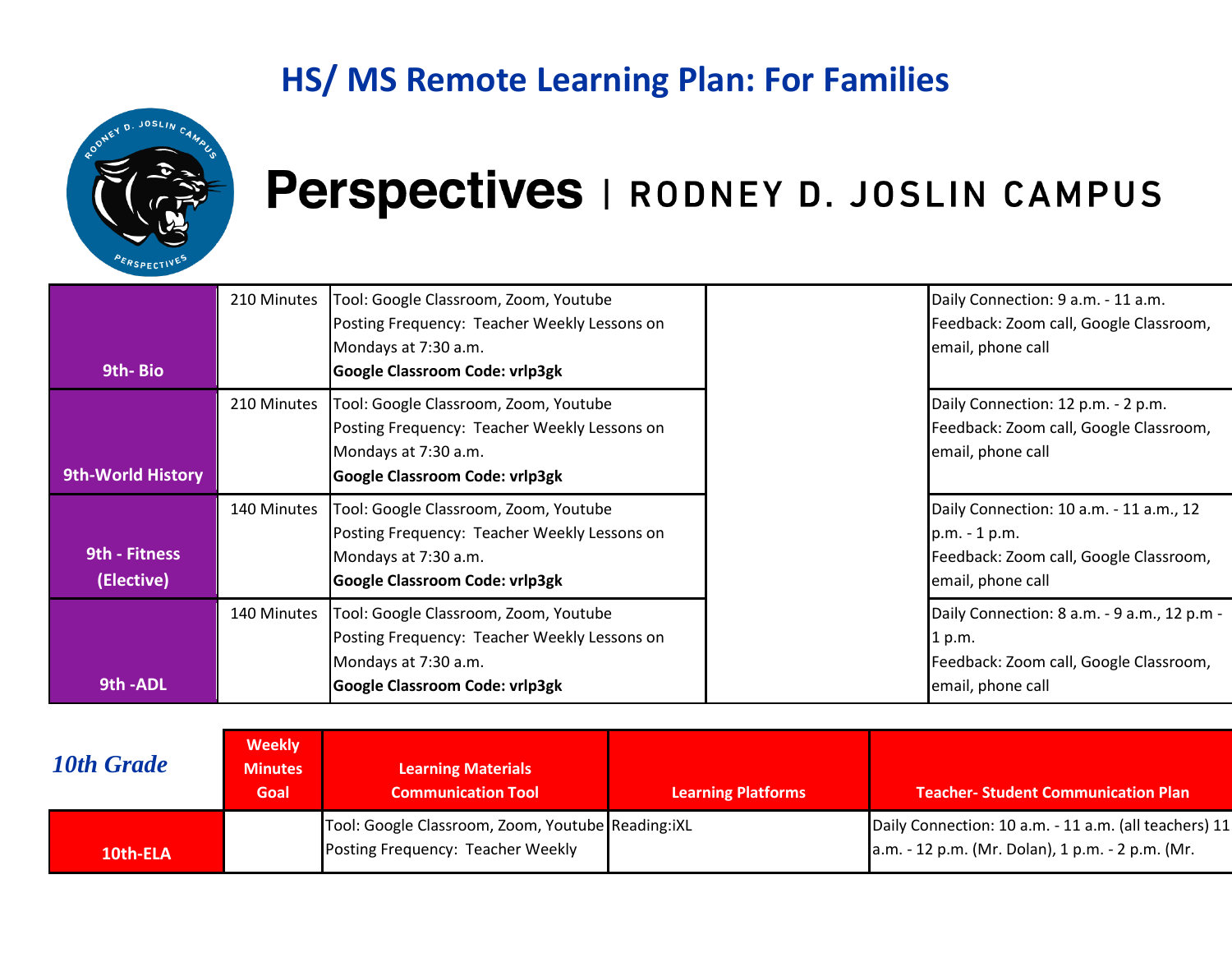

|                      |             | 210 Minutes Lessons on Mondays at 7:30 a.m.<br>Google Classroom Code: pae6om4                                                                   | Other: | Rosenblat)<br>Feedback: Zoom call, Google Classroom, email,<br>phone call                                          |
|----------------------|-------------|-------------------------------------------------------------------------------------------------------------------------------------------------|--------|--------------------------------------------------------------------------------------------------------------------|
| <b>10th-Geometry</b> | 210 Minutes | Tool: Google Classroom, Zoom, Youtube<br>Posting Frequency: Teacher Weekly<br>Lessons on Mondays at 7:30 a.m.<br>Google Classroom Code: pae6om4 |        | Daily Connection: 11 a.m. - 1 p.m.<br>Feedback: Zoom call, Google Classroom, email,<br>phone call                  |
| 10th-Chemistry       | 210 Minutes | Tool: Google Classroom, Zoom, Youtube<br>Posting Frequency: Teacher Weekly<br>Lessons on Mondays at 7:30 a.m.<br>Google Classroom Code: pae6om4 |        | Daily Connection: 9 a.m. - 11 a.m.<br>Feedback: Zoom call, Google Classroom, email,<br>phone call                  |
| 10th-US History      | 210 Minutes | Tool: Google Classroom, Zoom, Youtube<br>Posting Frequency: Teacher Weekly<br>Lessons on Mondays at 7:30 a.m.<br>Google Classroom Code: pae6om4 |        | Daily Connection: 12 p.m. - 2 p.m.<br>Feedback: Zoom call, Google Classroom, email,<br>phone call                  |
| 10th - AP US History | 140 Minutes | Tool: Google Classroom, Zoom, Youtube<br>Posting Frequency: Teacher Weekly<br>Lessons on Mondays at 7:30 a.m.<br>Google Classroom Code: pae6om4 |        | Daily Connection: 12 p.m. - 2 p.m.<br>Feedback: Zoom call, Google Classroom, email,<br>phone call                  |
| 10th - ADL           | 140 Minutes | Tool: Google Classroom, Zoom, Youtube<br>Posting Frequency: Teacher Weekly<br>Lessons on Mondays at 7:30 a.m.<br>Google Classroom Code: pae6om4 |        | Daily Connection: 8 a.m. - 9 a.m., 12 p.m. - 1 p.m.<br>Feedback: Zoom call, Google Classroom, email,<br>phone call |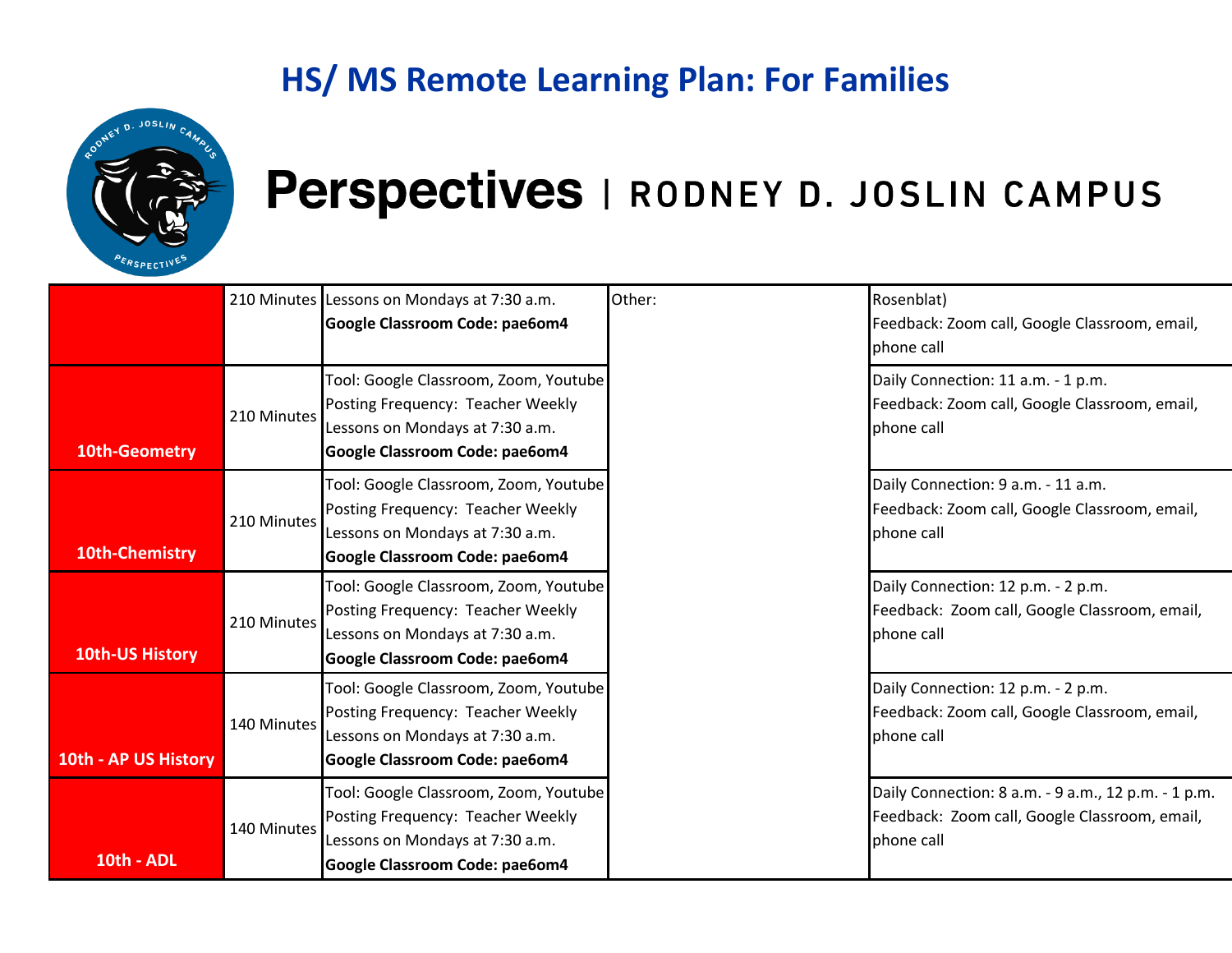

| 10th - Film (Elective)                         | 140 Minutes | Tool: Google Classroom, Zoom, Youtube<br>Posting Frequency: Teacher Weekly<br>Lessons on Mondays at 7:30 a.m.<br>Google Classroom Code: pae6om4             | Daily Connection: 10 a.m. - 12 p.m.<br>Feedback: Zoom call, Google Classroom, email,<br>phone call                  |
|------------------------------------------------|-------------|-------------------------------------------------------------------------------------------------------------------------------------------------------------|---------------------------------------------------------------------------------------------------------------------|
| 10th - Art (Elective)                          |             | 140 minutes Tool: Google Classroom, Zoom, Youtube<br>Posting Frequency: Teacher Weekly<br>Lessons on Mondays at 7:30 a.m.<br>Google Classroom Code: pae6om4 | Daily Connection: 8 a.m. - 9 a.m., 12 p.m. - 1 p.m.<br>Feedback: Zoom call, Google Classroom, email,<br>Iphone call |
| 10th - Financial<br><b>Literacy (Elective)</b> |             | 140 minutes Tool: Google Classroom, Zoom, Youtube<br>Posting Frequency: Teacher Weekly<br>Lessons on Mondays at 7:30 a.m.<br>Google Classroom Code: pae6om4 | Daily Connection: 8 a.m. - 9 a.m., 12 p.m. - 1 p.m.<br>Feedback: Zoom call, Google Classroom, email,<br>phone call  |

<span id="page-4-0"></span>

| 11th Grade                        | <b>Weekly</b><br>Minutes Goal | <b>Learning Materials</b><br><b>Communication Tool</b>                                                                                                       | <b>Learning Platforms</b> | <b>Teacher- Student Communication Plan</b>                                                         |
|-----------------------------------|-------------------------------|--------------------------------------------------------------------------------------------------------------------------------------------------------------|---------------------------|----------------------------------------------------------------------------------------------------|
| 11th-English<br><b>Literature</b> | 210 Minutes                   | Tool: Google Classroom, Zoom, Youtube Reading: iXL<br>Posting Frequency: Teacher Weekly<br>Lessons on Mondays at 7:30 a.m.<br>Google Classroom Code: zpfx4d2 |                           | Daily Connection: 10 a.m. - 12 p.m.<br>Feedback: Zoom call, Google Classroom, email,<br>phone call |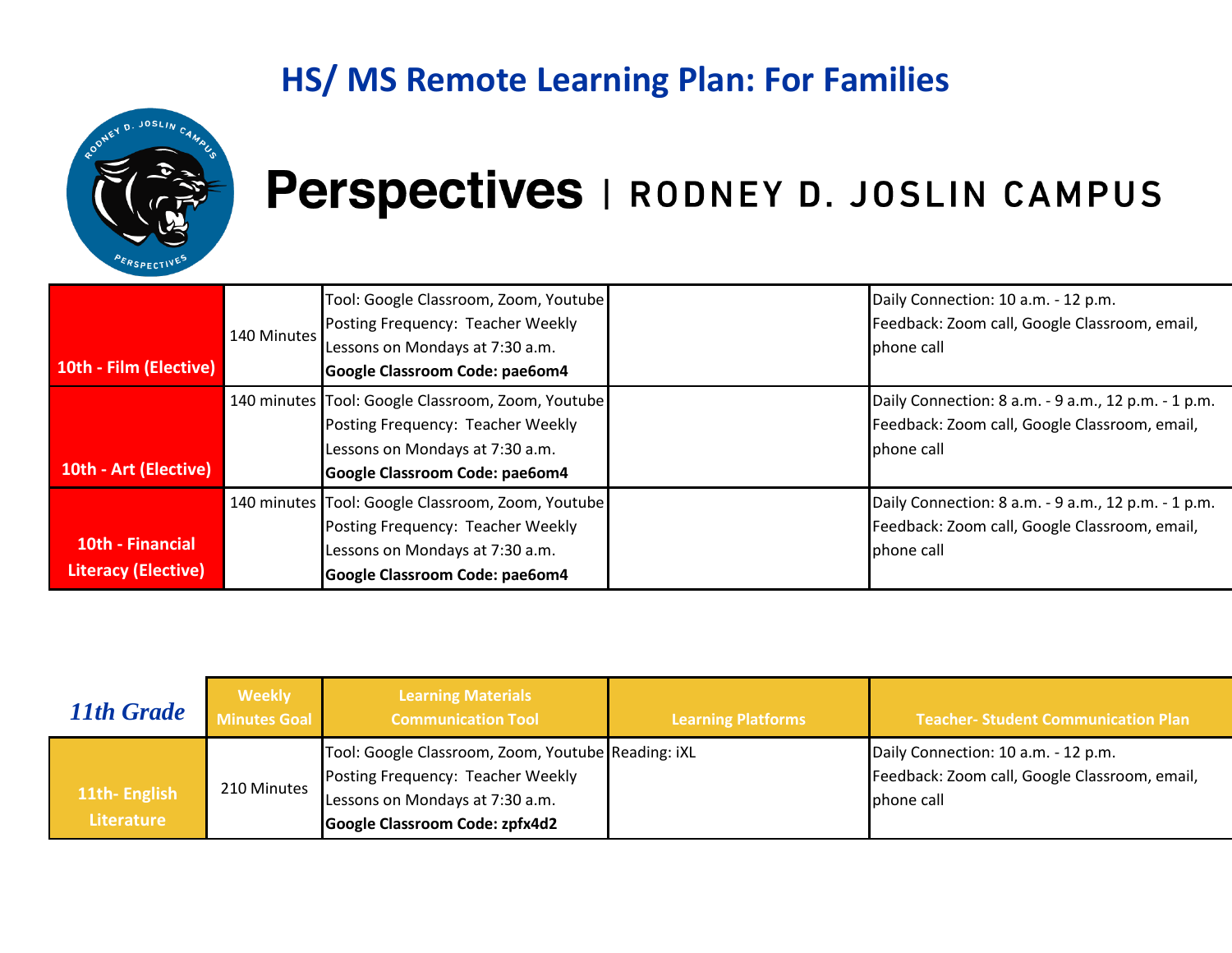

| 11th-Composition        | 210 Minutes | Tool: Google Classroom, Zoom, Youtube<br>Posting Frequency: Teacher Weekly<br>Lessons on Mondays at 7:30 a.m.<br><b>Google Classroom Code: zpfx4d2</b> | Daily Connection: 10 a.m. - 12 p.m.<br>Feedback: Zoom call, Google Classroom, email,<br>phone call                  |
|-------------------------|-------------|--------------------------------------------------------------------------------------------------------------------------------------------------------|---------------------------------------------------------------------------------------------------------------------|
| 11th-Alg. II            | 210 Minutes | Tool: Google Classroom, Zoom, Youtube<br>Posting Frequency: Teacher Weekly<br>Lessons on Mondays at 7:30 a.m.<br><b>Google Classroom Code: zpfx4d2</b> | Daily Connection: 11 a.m. - 1 p.m.<br>Feedback: Zoom call, Google Classroom, email,<br>phone call                   |
| <b>11th-Physics</b>     | 210 Minutes | Tool: Google Classroom, Zoom, Youtube<br>Posting Frequency: Teacher Weekly<br>Lessons on Mondays at 7:30 a.m.<br>Google Classroom Code: zpfx4d2        | Daily Connection: 9 a.m. - 11 a.m.<br>Feedback: Zoom call, Google Classroom, email,<br>phone call                   |
| 11th - ADL              | 140 Minutes | Tool: Google Classroom, Zoom, Youtube<br>Posting Frequency: Teacher Weekly<br>Lessons on Mondays at 7:30 a.m.<br>Google Classroom Code: zpfx4d2        | Daily Connection: 8 a.m. - 9 a.m., 1 p.m. - 2 p.m.<br>Feedback: Zoom call, Google Classroom, email,<br>phone call   |
| 11th-Film<br>(Elective) | 140 Minutes | Tool: Google Classroom, Zoom, Youtube<br>Posting Frequency: Teacher Weekly<br>Lessons on Mondays at 7:30 a.m.<br>Google Classroom Code: pae6om4        | Daily Connection:10 a.m. - 12 p.m.<br>Feedback: Zoom call, Google Classroom, email,<br>phone call                   |
| 11th- Art (Elective)    | 140 Minutes | Tool: Google Classroom, Zoom, Youtube<br>Posting Frequency: Teacher Weekly<br>Lessons on Mondays at 7:30 a.m.                                          | Daily Connection:. 8 a.m. - 9 a.m., 12 p.m. - 1 p.m.<br>Feedback: Zoom call, Google Classroom, email,<br>phone call |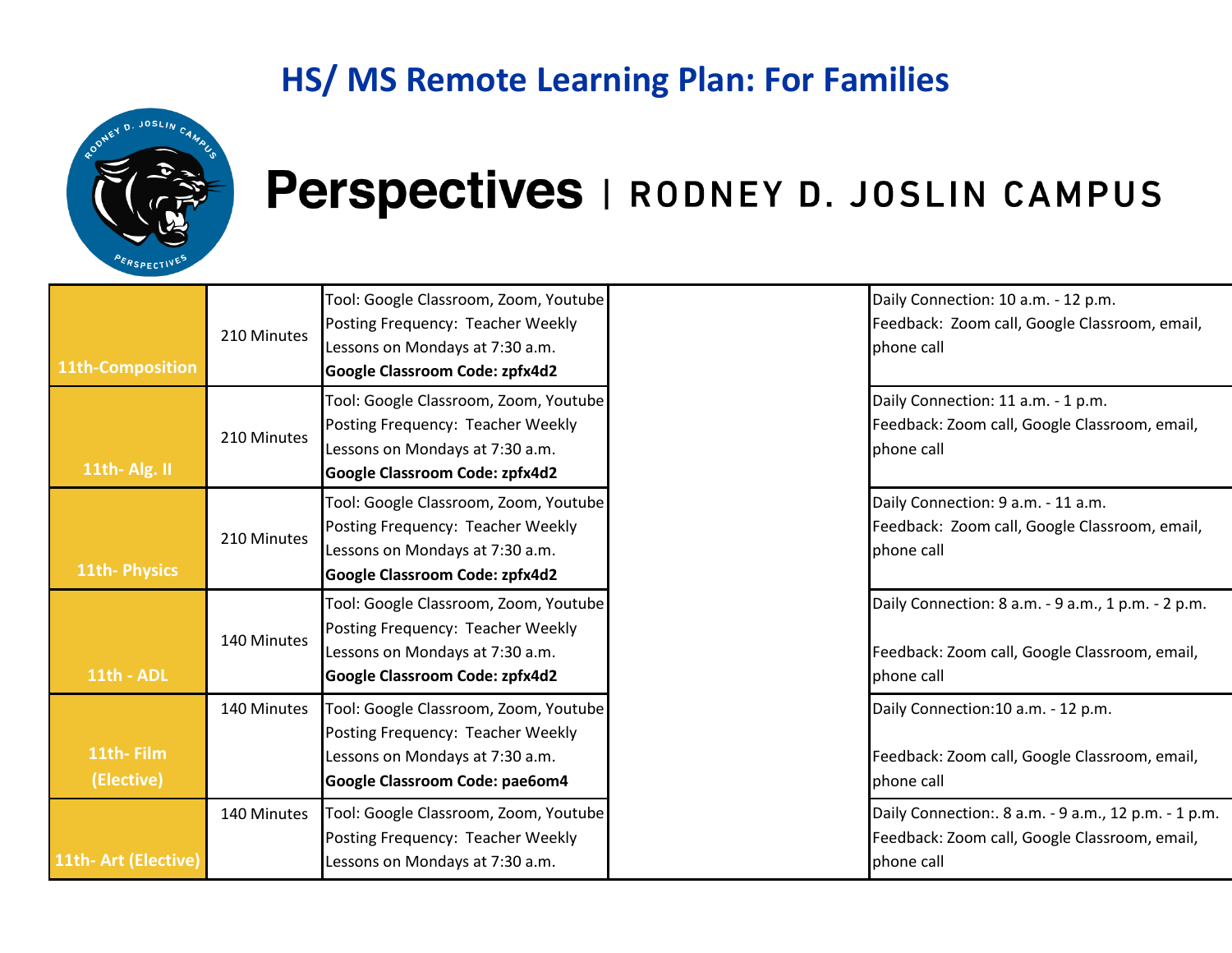

|                                         |             | Google Classroom Code: pae6om4                                                                                                                  |                                                                                                                     |
|-----------------------------------------|-------------|-------------------------------------------------------------------------------------------------------------------------------------------------|---------------------------------------------------------------------------------------------------------------------|
|                                         |             |                                                                                                                                                 |                                                                                                                     |
| 11th - Spanish I                        | 140 Minutes | Tool: Google Classroom, Zoom, Youtube<br>Posting Frequency: Teacher Weekly<br>Lessons on Mondays at 7:30 a.m.<br>Google Classroom Code: zpfx4d2 | Daily Connection: 11 a.m. - 1 p.m.<br>Feedback: Zoom call, Google Classroom, email,<br>phone call                   |
| 11th - Financial<br>Literacy (Elective) | 140 Minutes | Tool: Google Classroom, Zoom, Youtube<br>Posting Frequency: Teacher Weekly<br>Lessons on Mondays at 7:30 a.m.<br>Google Classroom Code: pae6om4 | Daily Connection: 8 a.m. - 9 a.m., 12 p.m. - 1 p.m.<br>Feedback: Zoom call, Google Classroom, email,<br>Iphone call |

<span id="page-6-0"></span>

| 12th Grade | <b>Weekly</b><br>Minutes Goal | <b>Learning Materials</b><br><b>Communication Tool</b> | <b>Learning Platforms</b> | Teacher-Student Communication Plan            |
|------------|-------------------------------|--------------------------------------------------------|---------------------------|-----------------------------------------------|
|            |                               | Tool: Google Classroom, Zoom, Youtube Reading: iXL     |                           | Daily Connection: 10 a.m. - 12 p.m.           |
|            |                               | Posting Frequency: Teacher Weekly                      |                           | Feedback: Zoom call, Google Classroom, email, |
| 12th-ELA   | 210 Minutes                   | Lessons on Mondays at 7:30 a.m.                        |                           | phone call                                    |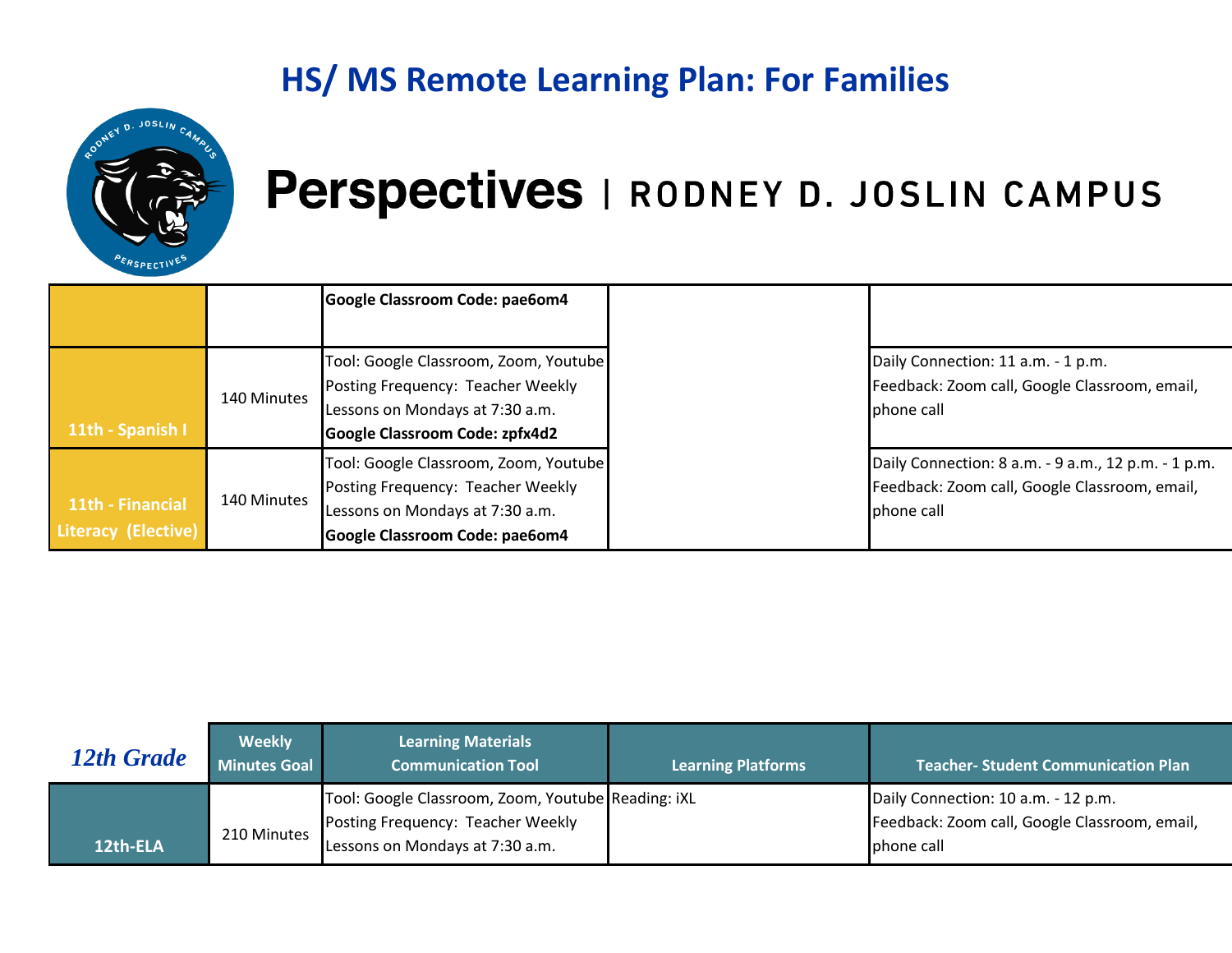

|                    |             | Google Classroom Code: mr7fj2r                                                                                                                         |                                                                                                                    |
|--------------------|-------------|--------------------------------------------------------------------------------------------------------------------------------------------------------|--------------------------------------------------------------------------------------------------------------------|
| 12th-Pre-Calc      | 210 Minutes | Tool: Google Classroom, Zoom, Youtube<br>Posting Frequency: Teacher Weekly<br>Lessons on Mondays at 7:30 a.m.<br>Google Classroom Code: mr7fj2r        | Daily Connection: 11 a.m. - 1 p.m.<br>Feedback: Zoom call, Google Classroom, email,<br>phone call                  |
| 12th-ADL           | 210 Minutes | Tool: Google Classroom, Zoom, Youtube<br>Posting Frequency: Teacher Weekly<br>Lessons on Mondays at 7:30 a.m.<br><b>Google Classroom Code: mr7fj2r</b> | Daily Connection: 10 a.m. - 12 p.m.<br>Feedback: Zoom call, Google Classroom, email,<br>phone call                 |
| <b>12th-Civics</b> | 210 Minutes | Tool: Google Classroom, Zoom, Youtube<br>Posting Frequency: Teacher Weekly<br>Lessons on Mondays at 7:30 a.m.<br>Google Classroom Code: mr7fj2r        | Daily Connection: 8 a.m. - 9 a.m., 12 p.m. - 1 p.m.<br>Feedback: Zoom call, Google Classroom, email,<br>phone call |
| 12th - Spanish II  | 140 Minutes | Tool: Google Classroom, Zoom, Youtube<br>Posting Frequency: Teacher Weekly<br>Lessons on Mondays at 7:30 a.m.<br>Google Classroom Code: mr7fj2r        | Daily Connection: 11 a.m. - 1 p.m.<br>Feedback: Zoom call, Google Classroom, email,<br>phone call                  |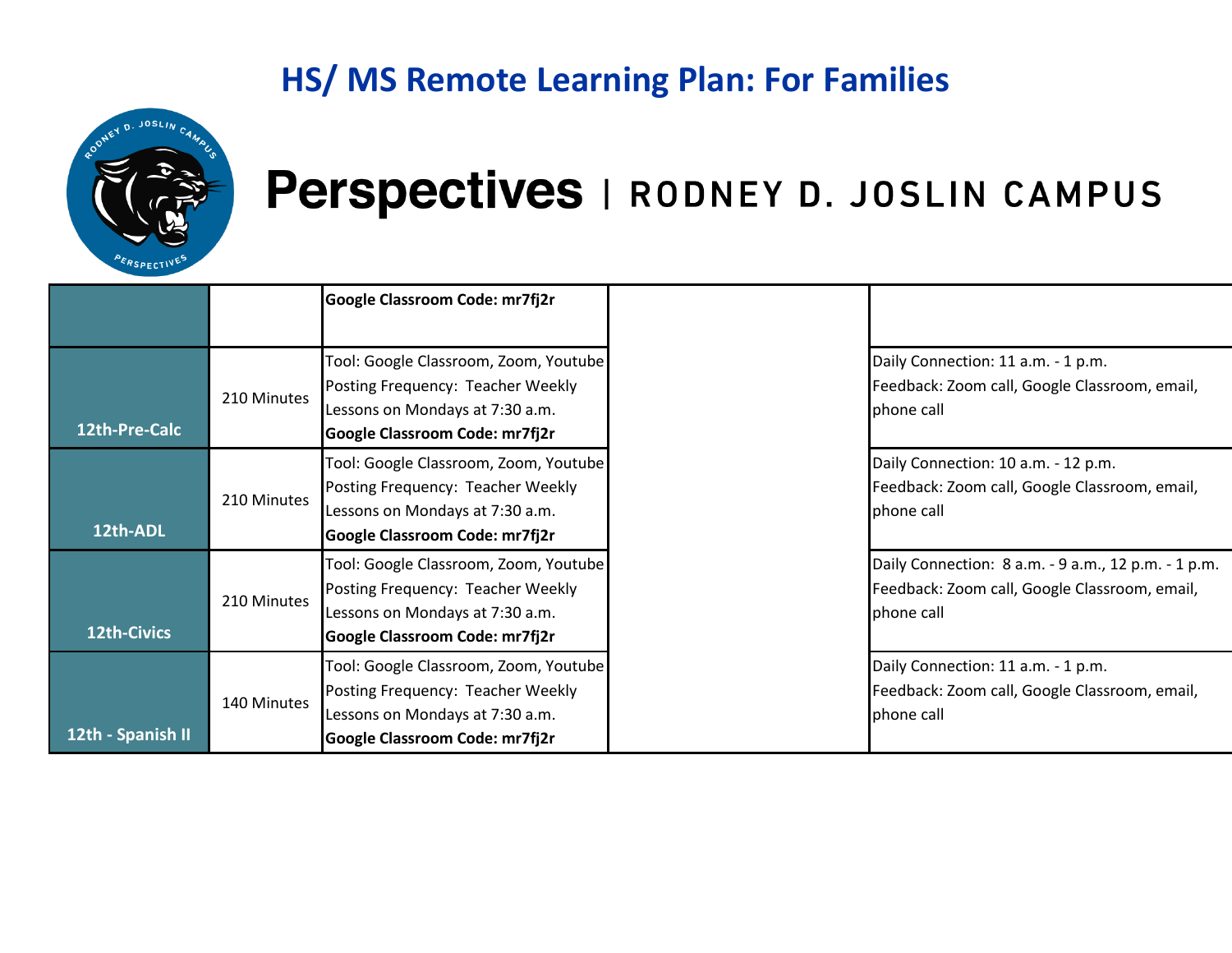

<span id="page-8-0"></span>

| <b>6th Grade</b>   | <b>Weekly Minutes Goal</b> | <b>Learning Materials</b><br><b>Communication Tool</b>                                                                                          | <b>Learning Platforms</b> | <b>Teacher- Student Communication Plan</b>                                                                                   |
|--------------------|----------------------------|-------------------------------------------------------------------------------------------------------------------------------------------------|---------------------------|------------------------------------------------------------------------------------------------------------------------------|
| 6th-ELA            | 210 Minutes                | Tool: Google Classroom, Zoom, Youtube<br>Posting Frequency: Teacher Weekly<br>Lessons on Mondays at 7:30 a.m.<br>Google Classroom Code: 6hgt2q7 | Reading: iXL              | Daily Connection: 10 a.m. - 12 p.m.<br>Feedback: Zoom call, Google Classroom,<br>email, phone call                           |
| 6th-Math           | 210 Minutes                | Tool: Google Classroom, Zoom, Youtube<br>Posting Frequency: Teacher Weekly<br>Lessons on Mondays at 7:30 a.m.<br>Google Classroom Code: 6hgt2q7 |                           | Daily Connection: 11 a.m. - 1 p.m.<br>Feedback: Zoom call, Google Classroom,<br>email, phone call                            |
| <b>6th-Science</b> | 210 Minutes                | Tool: Google Classroom, Zoom, Youtube<br>Posting Frequency: Teacher Weekly<br>Lessons on Mondays at 7:30 a.m.<br>Google Classroom Code: 6hgt2q7 |                           | Daily Connection: 9 a.m. - 11 a.m.<br>Feedback: Zoom call, Google Classroom,<br>email, phone call                            |
| 6th-History        | 210 Minutes                | Tool: Google Classroom, Zoom, Youtube<br>Posting Frequency: Teacher Weekly<br>Lessons on Mondays at 7:30 a.m.<br>Google Classroom Code: 6hgt2q7 |                           | Daily Connection: 11 a.m. - 12 p.m., 1 p.m.<br>$\cdot$ 2 p.m.<br>Feedback: Zoom call, Google Classroom,<br>email, phone call |
| 6th-ADL            | 140 Minutes                | Tool: Google Classroom, Zoom, Youtube<br>Posting Frequency: Teacher Weekly<br>Lessons on Mondays at 7:30 a.m.<br>Google Classroom Code: 6hgt2q7 |                           | Daily Connection: 8 a.m. - 10 a.m.<br>Feedback: Zoom call, Google Classroom,<br>email, phone call                            |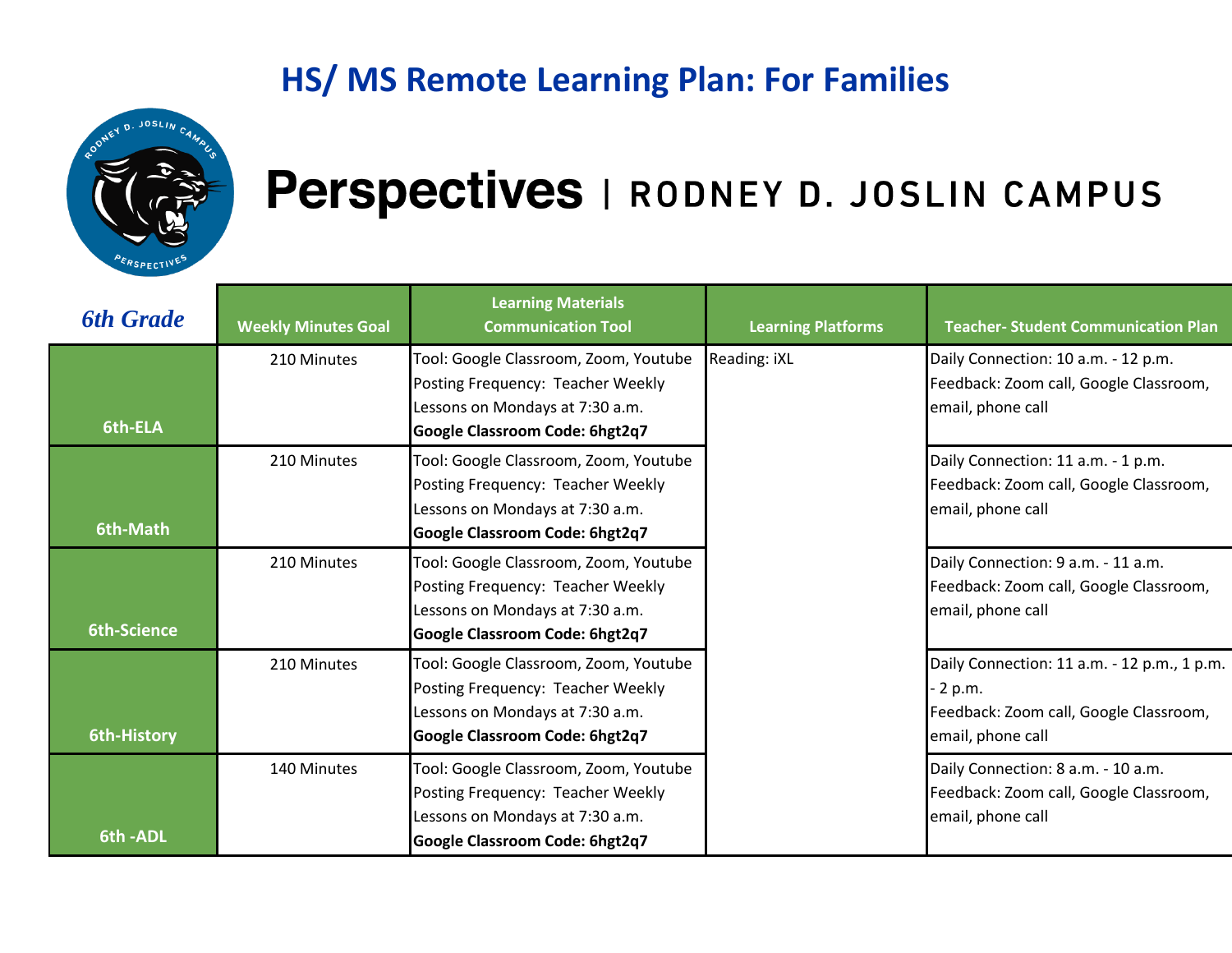

| <b>6th-Healthy</b><br>Lifestyles/Fitness<br>(Elective) | 140 Minutes | Tool: Google Classroom, Zoom, Youtube<br>Posting Frequency: Teacher Weekly<br>Lessons on Mondays at 7:30 a.m.<br>Google Classroom Code: imy2qfc | Daily Connection: 10 a.m. - 11 a.m., 12<br>$p.m. - 1 p.m.$<br>Feedback: Zoom call, Google Classroom,<br>email, phone call |
|--------------------------------------------------------|-------------|-------------------------------------------------------------------------------------------------------------------------------------------------|---------------------------------------------------------------------------------------------------------------------------|
| <b>6th- Creative</b><br><b>Writing (Elective)</b>      | 140 Minutes | Tool: Google Classroom, Zoom, Youtube<br>Posting Frequency: Teacher Weekly<br>Lessons on Mondays at 7:30 a.m.<br>Google Classroom Code: imy2qfc | Daily Connection: 8 a.m. - 10 a.m.<br>Feedback: Zoom call, Google Classroom,<br>email, phone call                         |

<span id="page-9-0"></span>

| <b>7th Grade</b> | <b>Weekly Minutes Goal</b> | <b>Learning Materials</b><br><b>Communication Tool</b>                                                                                          | <b>Learning Platforms</b> | <b>Teacher- Student Communication Plan</b>                                                        |
|------------------|----------------------------|-------------------------------------------------------------------------------------------------------------------------------------------------|---------------------------|---------------------------------------------------------------------------------------------------|
|                  | 210 Minutes                | Tool: Google Classroom, Zoom, Youtube<br>Posting Frequency: Teacher Weekly                                                                      | Reading: iXL              | Daily Connection: 10 a.m. - 12 p.m.<br>Feedback: Zoom call, Google Classroom,                     |
| 7th-ELA          |                            | Lessons on Mondays at 7:30 a.m.<br>Google Classroom Code: k5v2yqt                                                                               |                           | email, phone call                                                                                 |
| 7th-Math         | 210 Minutes                | Tool: Google Classroom, Zoom, Youtube<br>Posting Frequency: Teacher Weekly<br>Lessons on Mondays at 7:30 a.m.<br>Google Classroom Code: k5v2yqt |                           | Daily Connection: 11 a.m. - 1 p.m.<br>Feedback: Zoom call, Google Classroom,<br>email, phone call |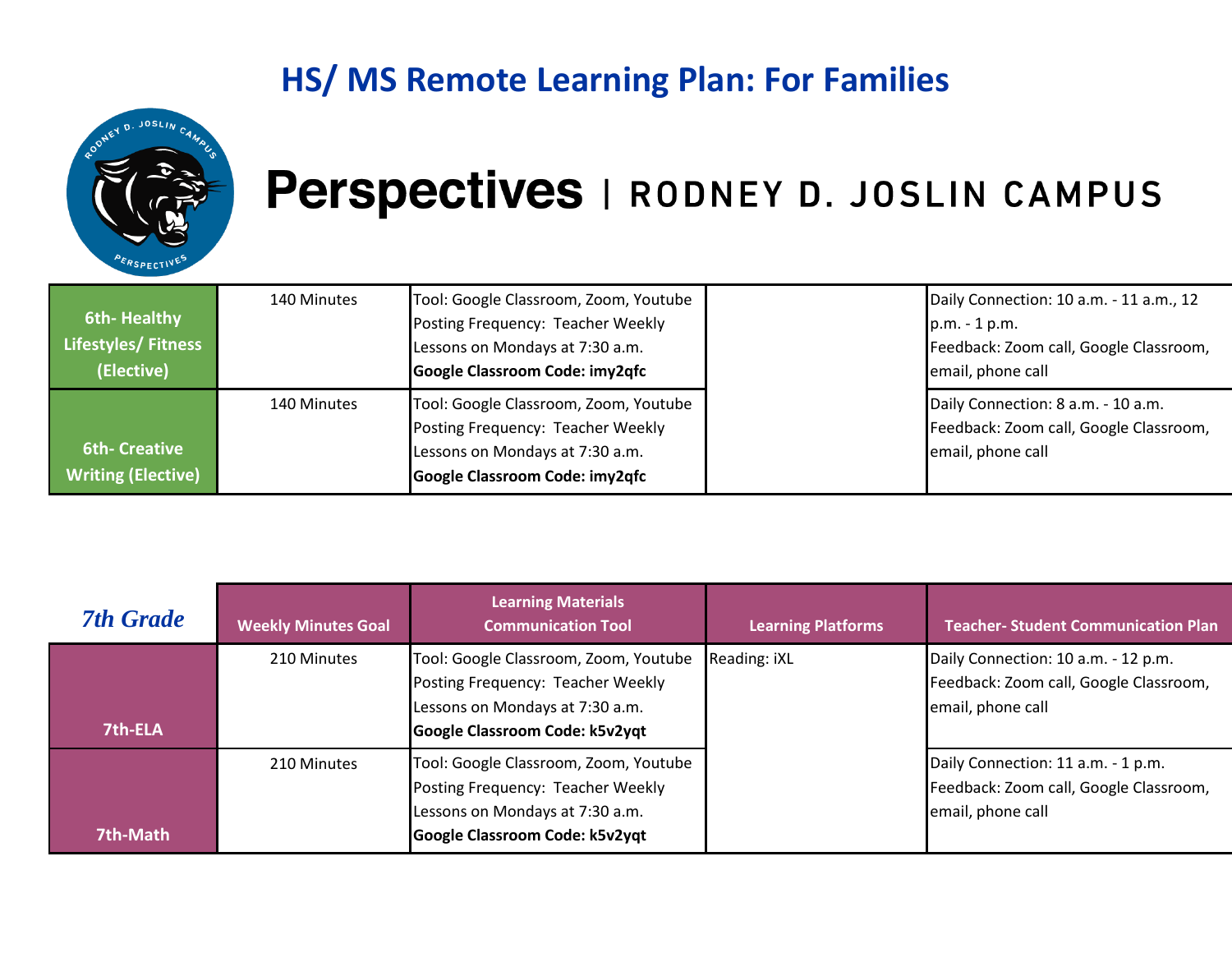

| <b>7th-Science</b>                                             | 210 Minutes | Tool: Google Classroom, Zoom, Youtube<br>Posting Frequency: Teacher Weekly<br>Lessons on Mondays at 7:30 a.m.<br>Google Classroom Code: k5v2yqt | Daily Connection: 9 a.m. - 11 a.m.<br>Feedback: Zoom call, Google Classroom,<br>email, phone call                       |
|----------------------------------------------------------------|-------------|-------------------------------------------------------------------------------------------------------------------------------------------------|-------------------------------------------------------------------------------------------------------------------------|
|                                                                | 210 Minutes | Tool: Google Classroom, Zoom, Youtube<br>Posting Frequency: Teacher Weekly<br>Lessons on Mondays at 7:30 a.m.<br>Google Classroom Code: k5v2yqt | Daily Connection: 11 a.m. - 12 p.m., 1 p.m.<br>2 p.m.<br>Feedback: Zoom call, Google Classroom,                         |
| <b>7th-History</b><br>7th-ADL                                  | 140 Minutes | Tool: Google Classroom, Zoom, Youtube<br>Posting Frequency: Teacher Weekly<br>Lessons on Mondays at 7:30 a.m.<br>Google Classroom Code: k5v2yqt | email, phone call<br>Daily Connection: 8 a.m. - 10 a.m.<br>Feedback: Zoom call, Google Classroom,<br>email, phone call  |
| <b>7th-Healthy</b><br><b>Lifestyles/ Fitness</b><br>(Elective) | 140 Minutes | Tool: Google Classroom, Zoom, Youtube<br>Posting Frequency: Teacher Weekly<br>Lessons on Mondays at 7:30 a.m.<br>Google Classroom Code: imy2qfc | Daily Connection: 10 a.m. - 11 a.m., 12<br>p.m. - 1 p.m.<br>Feedback: Zoom call, Google Classroom,<br>email, phone call |
| <b>7th- Creative</b><br><b>Writing (Elective)</b>              | 140 Minutes | Tool: Google Classroom, Zoom, Youtube<br>Posting Frequency: Teacher Weekly<br>Lessons on Mondays at 7:30 a.m.<br>Google Classroom Code: imy2qfc | Daily Connection: 8 a.m. - 10 a.m.<br>Feedback: Zoom call, Google Classroom,<br>email, phone call                       |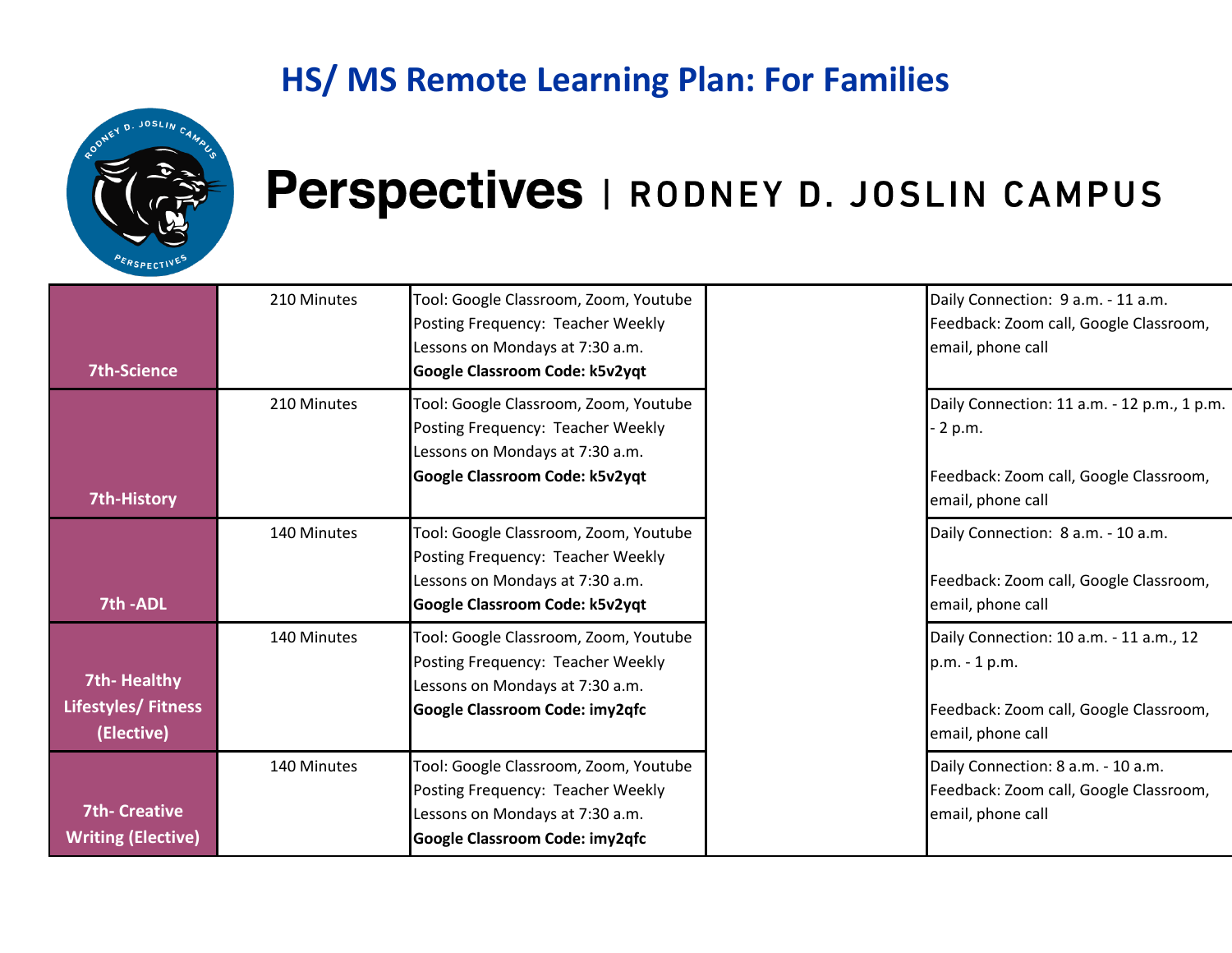

<span id="page-11-0"></span>

| <b>8th Grade</b>   | <b>Weekly Minutes Goal</b> | <b>Learning Materials</b><br><b>Communication Tool</b>                                                                                          | <b>Learning Platforms</b> | <b>Teacher- Student Communication Plan</b>                                                                           |
|--------------------|----------------------------|-------------------------------------------------------------------------------------------------------------------------------------------------|---------------------------|----------------------------------------------------------------------------------------------------------------------|
| 8th-ELA            | 210 Minutes                | Tool: Google Classroom, Zoom, Youtube<br>Posting Frequency: Teacher Weekly<br>Lessons on Mondays at 7:30 a.m.<br>Google Classroom Code: imy2qfc | Reading: iXL              | Daily Connection: 10 a.m. - 12 p.m.<br>Feedback: Zoom call, Google Classroom,<br>email, phone call                   |
| 8th-Math           | 210 Minutes                | Tool: Google Classroom, Zoom, Youtube<br>Posting Frequency: Teacher Weekly<br>Lessons on Mondays at 7:30 a.m.<br>Google Classroom Code: imy2qfc |                           | Daily Connection: 11 a.m. - 1 p.m.<br>Feedback: Zoom call, Google Classroom,<br>email, phone call                    |
| 8th-Science        | 210 Minutes                | Tool: Google Classroom, Zoom, Youtube<br>Posting Frequency: Teacher Weekly<br>Lessons on Mondays at 7:30 a.m.<br>Google Classroom Code: imy2qfc |                           | Daily Connection: 9 a.m. - 11 a.m.<br>Feedback: Zoom call, Google Classroom,<br>email, phone call                    |
| <b>8th-History</b> | 210 Minutes                | Tool: Google Classroom, Zoom, Youtube<br>Posting Frequency: Teacher Weekly<br>Lessons on Mondays at 7:30 a.m.<br>Google Classroom Code: imy2qfc |                           | Daily Connection: 11 a.m. - 12 p.m., 1 p.m.<br>2 p.m.<br>Feedback: Zoom call, Google Classroom,<br>email, phone call |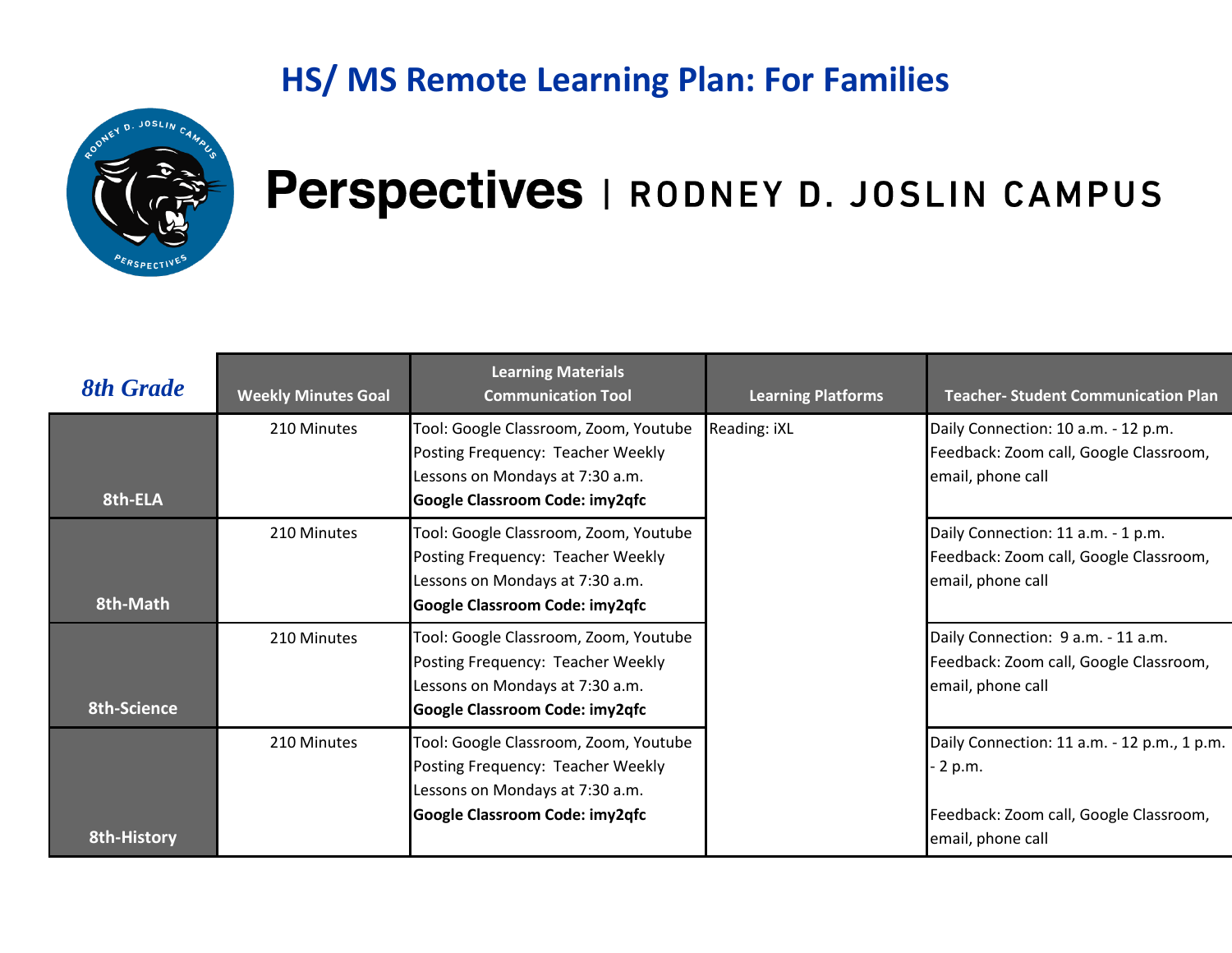

### Perspectives | RODNEY D. JOSLIN CAMPUS

| 8th - ADL                                         | 140 Minutes | Tool: Google Classroom, Zoom, Youtube<br>Posting Frequency: Teacher Weekly<br>Lessons on Mondays at 7:30 a.m.<br>Google Classroom Code: imy2qfc | Daily Connection: 8 a.m. - 10 a.m.<br>Feedback: Zoom call, Google Classroom,<br>email, phone call                       |
|---------------------------------------------------|-------------|-------------------------------------------------------------------------------------------------------------------------------------------------|-------------------------------------------------------------------------------------------------------------------------|
| <b>8th- Creative</b><br><b>Writing (Elective)</b> | 140 Minutes | Tool: Google Classroom, Zoom, Youtube<br>Posting Frequency: Teacher Weekly<br>Lessons on Mondays at 7:30 a.m.<br>Google Classroom Code: imy2qfc | Daily Connection: 8 a.m. - 10 a.m.<br>Feedback: Zoom call, Google Classroom,<br>email, phone call                       |
| 8th-Healthy<br>Lifestyles/Fitness<br>(Elective)   | 140 Minutes | Tool: Google Classroom, Zoom, Youtube<br>Posting Frequency: Teacher Weekly<br>Lessons on Mondays at 7:30 a.m.<br>Google Classroom Code: imy2qfc | Daily Connection: 10 a.m. - 11 a.m., 12<br>p.m. - 1 p.m.<br>Feedback: Zoom call, Google Classroom,<br>email, phone call |

**Non-Digital Remote Learning Plan**

**Packets will be available for pick up at the school. Because there is a digital divide in our city and nation, we cannot rely on only digital learning content. We will provide digital and non-digital content to students. Food distribution sites will also have printed packets of work**